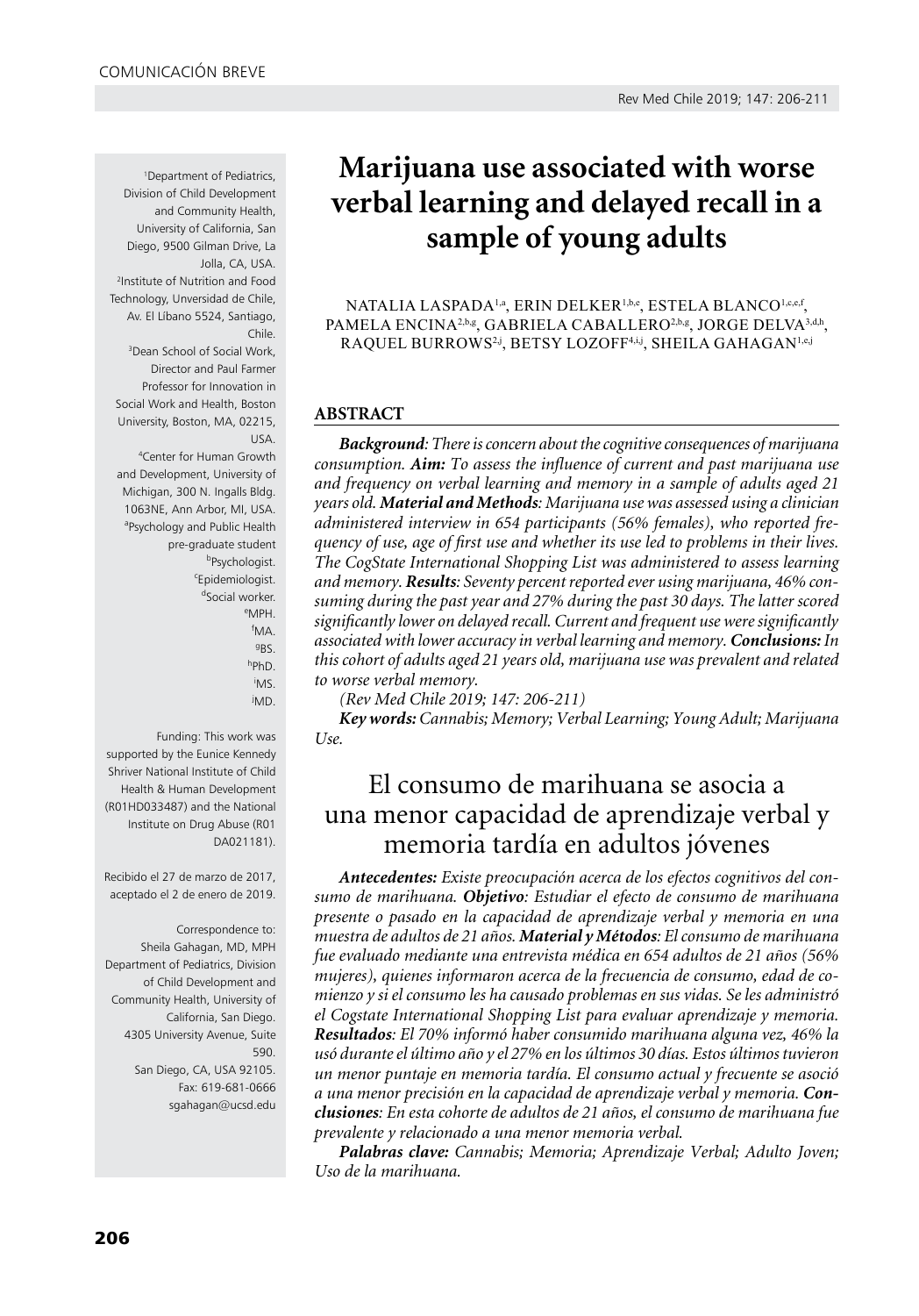**Marijuana use is increasing in Chile**<br>and worldwide, and several countries<br>tance. In 2015, Chilean Law 20,000 allowed, for and worldwide, and several countries support decriminalization of the substance. In 2015, Chilean Law 20,000 allowed, for the first time, a small amount of marijuana cultivation, provided proper authorization, for personal use<sup>1</sup>. Among South American countries, Chile reported the highest lifetime marijuana use (28%), with adolescent use doubling in the last decade from 14.8% (2001) to 30.6% (2013)<sup>2</sup>. Furthermore, comprehensive national surveys conducted by SENDA (Servicio Nacional para la Prevención y Rehabilitación del consumo de Dorogas y Alcohol) (2016) reflect systematic increase in the prevalence of marijuana use from 2010 to 2016. In particular, young adults aged 19-25 experienced a statistically significant increase in reported lifetime marijuana use, rising from 24.0% in 2014 to 33.8% in 2016<sup>3</sup>. Given the relative commonality of marijuana use among the young adult population, it is important to understand possible consequences and associations of marijuana use. In particular, our intention was to test for neurocognitive associations of marijuana use within a Chilean young adult sample.

Prior studies have demonstrated negative cognitive outcomes for marijuana users $4-10$ , including early onset users<sup>9</sup>, with effects persisting even after periods of forced abstinence<sup>6</sup>. In a Chilean sample, marijuana use has been related to deficits in fluid intelligence<sup>10</sup>. Cognitive functions affected include task accuracy, psychomotor speed, sequencing ability, sustained attention, and verbal memory $4-7$ . In contrast, a recent meta-analysis found that the supposed negative cognitive outcomes of marijuana use may be overstated or due to acute exposure<sup>11</sup>. We assessed cognitive outcomes related to any, frequent, early onset, and problematic marijuana use in a sample of Chilean young adults.

### **Materials and Methods**

Participants were part of a Chilean cohort studied since infancy in either a preventative trial of iron-deficiency anemia or a neuromaturation study<sup>12</sup>. Data were collected from healthy 21-yearolds originally recruited in infancy from four lowto middle-income communities in Santiago, Chile<sup>12,13</sup>. Of 1,790 infants from the original studies, 654 participated in an evaluation of substance use and neurocognitive testing at 21 years. The study was approved by Institutional Review Boards at

the Institute for Nutrition and Food Technology, University of Chile, University of Michigan, and University of California San Diego. All participants gave informed consent.

### *Study variables*

Marijuana use was assessed via clinician-administered survey. Participants indicating any marijuana use received questions regarding frequency in the past 30 days and past year. Three or more marijuana uses in the past 30 days was considered frequent use. Problematic marijuana use was ≥1 problems reported in relationships, school, or health measured on a 14-item questionnaire(14; see appendix A).

Verbal learning (International Shopping List [ISL]) and memory (ISL+ Recall [ISLR]) were assessed with the CogState-International Shopping List, which has reliability across translations, as suggested by Lim et al.<sup>15</sup>. The CogState neurocognitive battery has determined validity for measuring cognitive functioning<sup>16</sup>. The ISL assesses immediate and delayed recall of a 12-item list. Immediate recall is measured as the sum of 3 trials. Delayed recall is measured in one trial. Higher scores indicate better verbal learning and memory.

Covariates from infancy (socioeconomic status [SES], Mother's IQ, sex, randomization group) and young adulthood (age, education [high school graduation yes/no], "binge" drinking, lifetime cigarette use) were considered as potential confounding variables. SES was assessed using the Graffar index<sup>17</sup>; higher scores indicate lower SES. Binge drinking was defined as consuming  $\geq 4$  or 5 drinks on one occasion for females and males, respectively.

## *Statistical analyses*

Univariate and bivariate analyses were used for descriptive statistics. Multivariable generalized linear models tested group differences in learning/ memory scores. We compared mean cognitive scores of (1) participants reporting marijuana use over the past year or 30 days to never users; (2) frequent marijuana users to non-frequent or never-users; and (3) problem marijuana users to non-problem or never-users. Analyses adjusted for sex, age at substance use assessment, education, binge drinking, and cigarette use<sup>18</sup>. We utilized SAS version 9.4 and SPSS version 23 software.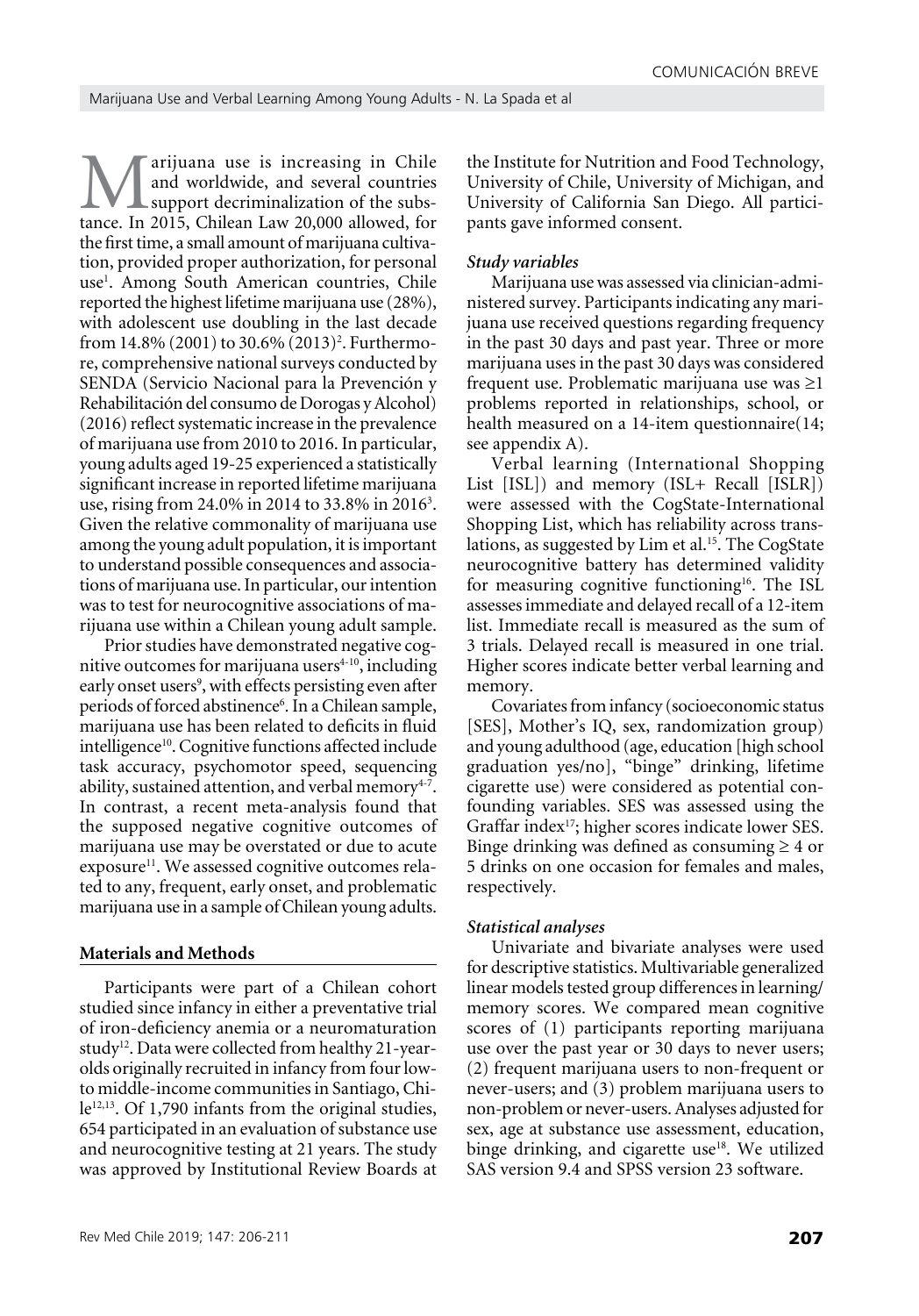# **Results**

Participants, as described in Table 1, were 21  $(SD = 0.2)$  years old on average, 85.5% high school graduates, and 55.6% female. Marijuana use was endorsed by 69.5% (lifetime), 45.8% (past year), and 27.0% (past 30 days).

In adjusted multivariable analyses, we found lower mean memory scores for both past 30-days  $(p = 0.001)$  and past-year  $(p = 0.015)$  marijuana users, compared to non-users (Table 2). Problematic users had worse scores than non-problematic users on the memory test ( $p = 0.048$ ) but not on the learning test. Furthermore, there was some indication that early onset users –defined as participants who reported using marijuana for the first time at or prior to age  $16^{\circ}$ – scored worse on the learning ( $p = 0.135$ ) and memory  $(p = 0.068)$  tests when compared with late onset users and never users, but these findings did not achieve statistical significance. Past 30-day frequent users had significantly lower mean learning ( $p = 0.049$ ) and memory ( $p = 0.001$ ) scores compared to non-frequent or non-users. We also tested higher levels of use ( $\geq 6$  uses in past 30 days;  $\geq$  40 uses in past year). More frequent use was consistently associated with lower scores on both tests.

|                                                      | Yes (n, %) or Mean<br>(SD) | No (n, %) or Mean<br>(SD) | p-value |
|------------------------------------------------------|----------------------------|---------------------------|---------|
| Infancy                                              |                            |                           |         |
| Socioeconomic status, (range 9-43) <sup>b</sup> (10) | $27.3$ (SD = 6.5)          | $27.8$ (SD = 6.0)         | 0.404   |
| Mother's IQ, (range 51-110)                          | $83.9(SD = 9.7)$           | $84.5$ (SD = 9.2)         | 0.487   |
| Sex                                                  |                            |                           |         |
| Male                                                 | (222, 76.3)                | (69, 23.7)                | 0.001   |
| Female                                               | (232, 63.9)                | (131, 36.1)               |         |
| Iron supplementation                                 |                            |                           |         |
| Yes                                                  | (138, 30.0)                | (322, 70.0)               | 0.927   |
| <b>No</b>                                            | (51, 30.9)                 | (114, 69.1)               |         |
| Iron deficiency anemia                               |                            |                           |         |
| Yes                                                  | (19, 23.5)                 | (62, 76.5)                | 0.154   |
| <b>No</b>                                            | (170, 31.3)                | (374, 68.8)               |         |
| Young Adult                                          |                            |                           |         |
| Age of cognitive assessment, yr                      | $21.0$ (SD = 0.3)          | $21.0$ (SD = 0.3)         | 0.830   |
| Age of drug assessment, yr                           | $20.9$ (SD = 0.2)          | $21.0$ (SD = 0.2)         | 0.076   |
| Graduate secondary school                            |                            |                           |         |
| Yes                                                  | (379, 67.8)                | (180, 32.2)               | 0.029   |
| <b>No</b>                                            | (75, 79.0)                 | (20, 21.1)                |         |
| Lifetime binge drinking                              |                            |                           |         |
| Yes                                                  | (138, 95.8)                | (6, 4.2)                  | 0.000   |
| <b>No</b>                                            | (316, 62.0)                | (194, 38.0)               |         |
| Lifetime cigarette use                               |                            |                           |         |
| Yes                                                  | (390, 85.0)                | (69, 15.0)                | 0.000   |
| No                                                   | (64, 32.8)                 | (131, 67.2)               |         |

#### Table 1. Participant characteristics according to lifetime marijuana use

a Group differences tested with chi-square (categorical variables) and independent samples t-test (continuous variables). Mean (SD) presented for continuous variables, (n, %) presented for categorical variables. <sup>b</sup> Higher scores indicate more socioeconomic disadvantage.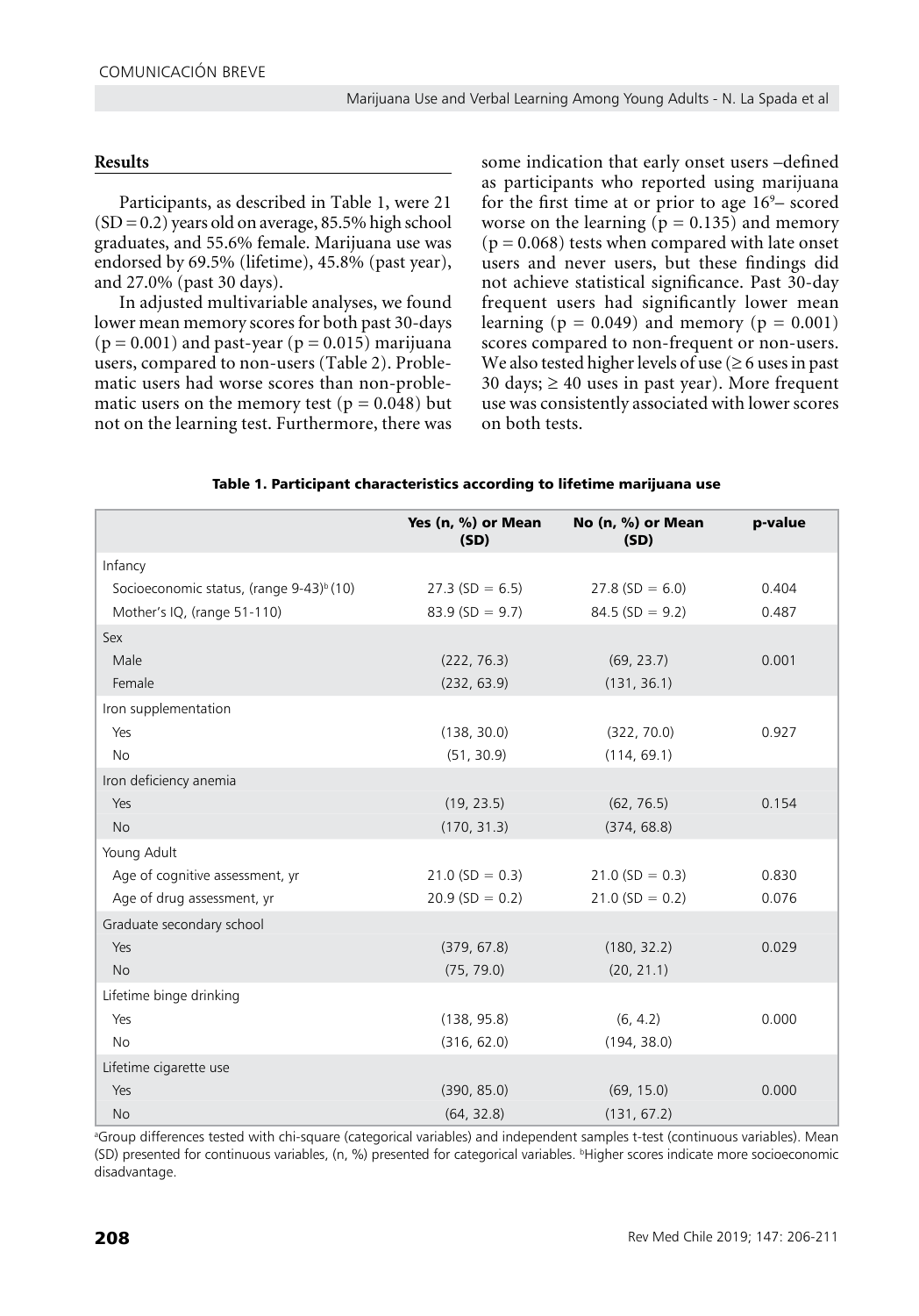|                                                                                       | <b>Verbal learning</b>              | p value | <b>Memory</b>                    | p value      |
|---------------------------------------------------------------------------------------|-------------------------------------|---------|----------------------------------|--------------|
| 12-Month marijuana use<br>Yes<br>No.                                                  | 26.2(0.2)<br>26.3(0.2)              | 0.735   | 9.4(0.1)<br>9.8(0.1)             | 0.015        |
| 30-Day marijuana use<br>Yes<br><b>No</b>                                              | 25.9(0.3)<br>26.4(0.2)              | 0.130   | 9.2(0.1)<br>9.7(0.1)             | 0.001<br>$-$ |
| 12-Month frequent use ( $\geq$ 40 uses)<br>Yes<br>No.                                 | 24.9(0.4)<br>26.5(0.2)              | 0.000   | 8.8(0.2)<br>9.7(0.1)             | < 0.001      |
| 30-Day frequent use ( $\geq$ 3 uses)<br>Yes<br><b>No</b>                              | 25.6(0.4)<br>26.4(0.2)              | 0.049   | 9.1(0.2)<br>9.7(0.1)             | 0.001        |
| Problematic Use $(\geq 1$ problem)<br>Yes<br><b>No</b>                                | 26.1(0.3)<br>26.4(0.2)              | 0.471   | 9.4(0.1)<br>9.7(0.1)             | 0.048<br>$-$ |
| Age of onset of marijuana use<br>Early $(\leq 16$ yr)<br>Late $(>16$ yr)<br>Never Use | 25.9(0.3)<br>26.3(0.2)<br>26.7(0.3) | 0.135   | 9.3(0.1)<br>9.6(0.1)<br>9.8(0.1) | 0.068        |

#### Table 2. Marijuana use and verbal learning and memory scores in young adulthood\*

\*All models are adjusted for sex, age at substance use assessment, education, binge drinking, and cigarette use.

## **Discussion**

We assessed the association between marijuana use and cognition in this sample of Chilean young adults. Participants who reported marijuana use over the last year or past 30 days performed worse than never-users on a delayed recall task measuring verbal memory. Frequent marijuana use was also associated with worse performance for verbal learning and memory. Assessing varying levels of exposure, we found significant negative effects of marijuana use even for individuals who reported using "at least once" in the past year –relatively lenient criteria compared to other studies. As we altered the cut-off points to focus on more intense marijuana use in the exposed group, the magnitude of the effect increased.

Previous studies found marijuana use to be associated with poorer cognition, yet a large meta-analysis suggests these conclusions may have been overstated. Limitations of previous studies included small sample size (4-6, 8) and varying definitions of marijuana use. Some studies had stringent criteria (4-6 uses/week), while others assessed infrequent users (e.g. 10 joints in past year). Furthermore, there has been an overreliance on defining problematic marijuana use only by frequency of use, rather than by marijuana use causing problems in daily life<sup>19</sup>. Given recent changes in Chilean marijuana legislation, shifting attitudes towards marijuana use, and increasingly prevalent use among Chileans, this study provides important information on the potential adverse effects of such use.

This study has several limitations. Participants cannot be considered representative of the Santiago population. Results should be replicated in other settings to determine generalizability. Furthermore, attrition was a limitation, as this study included only 654 of the original 1,790 infancy cohort participants. However, current study participants did not differ significantly from the original cohort regarding most baseline characteristics, with the exception of supplementation group. Participants that were randomized to high and low iron supplementation in infancy were more likely to be included in this analysis compared to infants randomized to no iron supplementation. Another limitation is that the measures used to quantify exposure (marijuana use)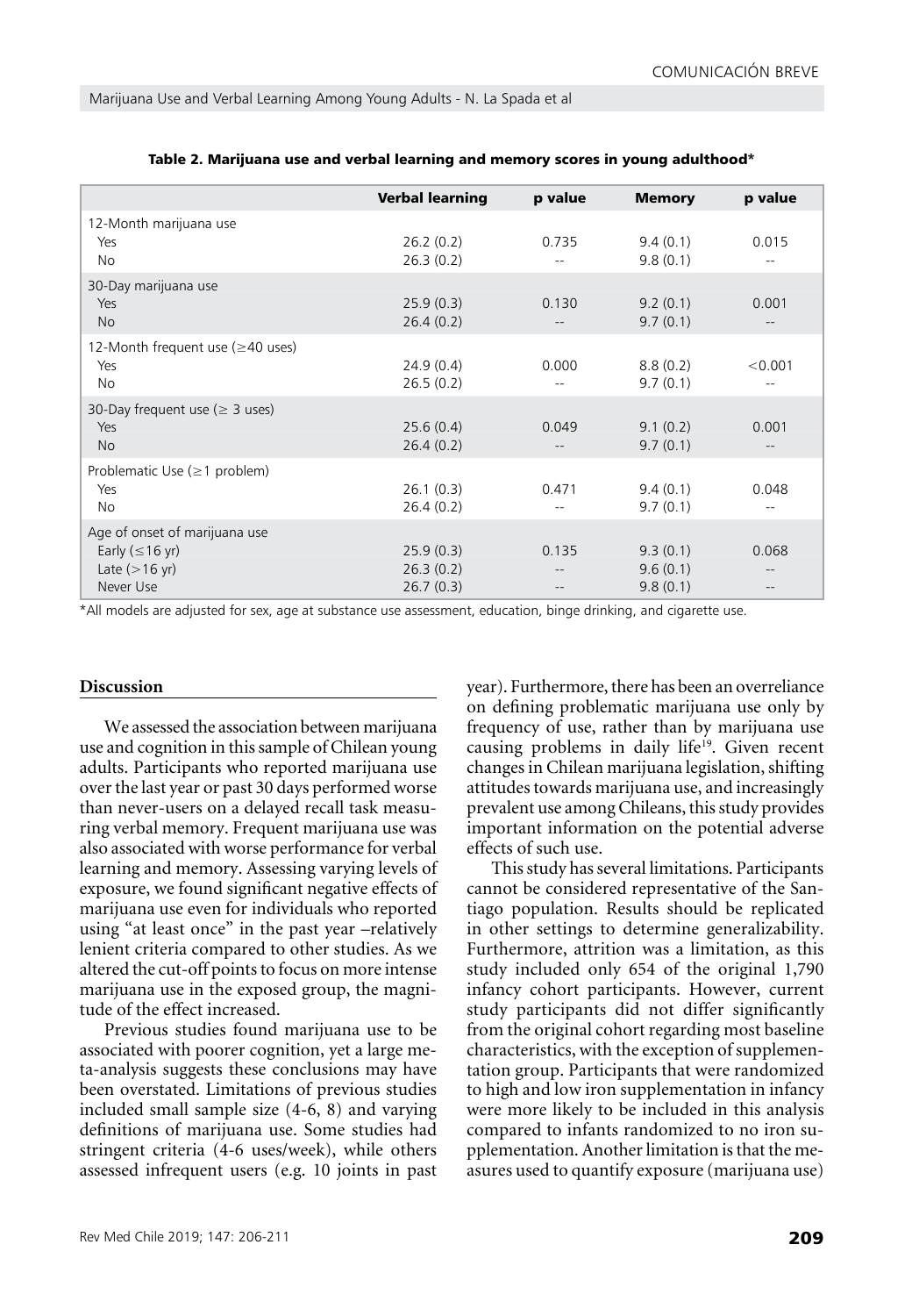and outcome (verbal memory performance) were not specifically validated for a Chilean population. However, there is likely cross-cultural validity<sup>15</sup> of verbal memory tasks, such as the CogState ISL. Participants retrospectively reported timing and frequency of marijuana use, thus risking recall bias. Furthermore, some participants may have been experiencing acute effects of marijuana at the time of evaluation, as no abstinence period was enforced<sup>20</sup>. In addition, we analyzed the effect of marijuana use on only one cognitive measure, verbal recall ability, and we were unable to adjust for the level of effort during the evaluation. Observed associations may vary across cognitive domains. Further understanding of these nuances will help elucidate plausible mechanisms. Another limitation is the cross-sectional nature of the analysis. These analyses will be strengthened by further follow-up of participants to test persistence of observed associations. Additionally, the field could benefit from understanding the predictors of marijuana use as well as the effect of marijuana use on later cognitive and functional outcomes<sup>21,22</sup>.

Strengths of this study include the relatively large sample size and use of a valid and reliable assessment of verbal learning and memory (CogState-ISL). Marijuana use was defined consistently, and problematic use was based on a validated 14 item questionnaire (see Appendix A). Although participants were not assessed for clinical psycho-

pathology diagnosis or Substance Use Disorder, our study in a non-clinical, non-U.S. sample is relevant to more typical substance use. Considering the continued uncertainty surrounding the short-term and long-term cognitive harms of marijuana, more research is warranted, and this study adds to this research.

In this study of 21-year-olds from Santiago, Chile, marijuana use correlated with poorer cognitive outcomes. A cross-sectional association between increased marijuana use and worse cognitive outcomes implies a need to investigate the relationship between marijuana use and cognitive changes over time. In this era of liberalization of marijuana, scientific research on the effects of marijuana on cognitive, behavioral, psychological, and functional outcomes in adolescence and young adulthood is particularly timely. Such research should expand beyond clinical samples to increase the likelihood of external validity.

*Acknowledgements:* We would like to acknowledge the participants and their families for making this study possible. We also acknowledge the contributions of Professor Bruno Giordani at the University of Michigan for his consultation on neuropsychological instruments for this study. This work was supported by Eunice Kennedy Shriver National Institute of Child Health & Development (R01HD033487) and the National Institute on Drug Abuse (R01DA021181-05).

# Appendix A. Problematic marijuana use items

The following questions ask the participant (marijuana user) if consuming marijuana has caused any of the following problems during his/her life:

- 1. You have behaved in some way that you later regretted.  $(1 = No, 2 = Yes)$
- 2. Has caused problems with your parents.  $(1 = No, 2 = Yes)$
- 3. Has caused problems with your husband/wife or girlfriend/boyfriend. ( $1 = No$ ,  $2 = Yes$ )
- 4. Has caused problems with your friends. ( $1 = No$ ,  $2 = Yes$ )
- 5. Has caused problems with your teachers or bosses. (1 = No, 2 = Yes)
- 6. Has caused you to get together with people who have a bad influence. ( $1 = No$ ,  $2 = Yes$ )
- 7. Has caused problems in school or work.  $(1 = No, 2 = Yes)$
- 8. Has caused you to have less interest in activities where you used to have more interest. (1 = No, 2 = Yes)
- 9. Has caused emotional instability. (1 = No, 2 = Yes)
- 10. Has caused you to have less energy.  $(1 = No, 2 = Yes)$
- 11. Has interfered with your ability to think well. (1 = No, 2 = Yes)
- 12. Has caused other psychological problems. (1 = No, 2 = Yes)
- 13. Has caused problems for your health.  $(1 = No, 2 = Yes)$
- 14. Has caused problems with the police. (1 = No, 2 = Yes)